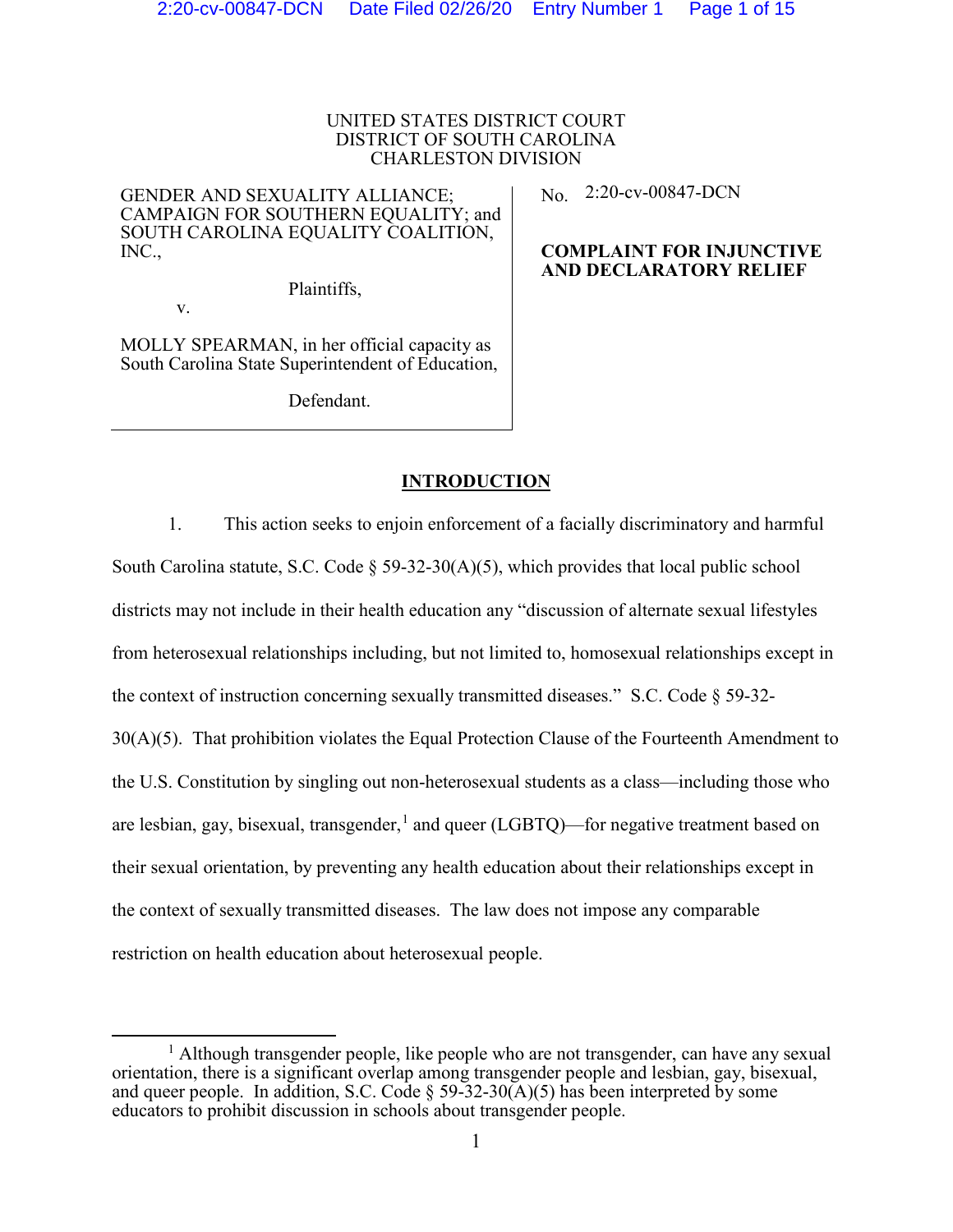## 2:20-cv-00847-DCN Date Filed 02/26/20 Entry Number 1 Page 2 of 15

2. By classifying on the basis of "homosexual relationships," the challenged statute (the "Anti-LGBTQ Curriculum Law") facially discriminates against non-heterosexual students on the basis of sexual orientation and places them in an expressly disfavored class. The negative impact is significant, communicating to teachers and students that there is something so shameful, immoral, or dangerous about "homosexual relationships" that they should not generally be discussed. Moreover, by permitting teachers to mention same-sex relationships only in the context of sexually transmitted diseases, the statute limits classroom discussion of LGBTQ people to a negative context, and sends a message that LGBTQ people are specifically associated with "sexually transmitted diseases," contributing to a hostile and stigmatizing climate for LGBTQ students.

3. South Carolina schools are not safe for most LGBTQ students. According to a study by GLSEN, nearly 90% of LGBTQ students surveyed in South Carolina regularly heard homophobic remarks from students, and 76% experienced verbal harassment in the past year due to their sexual orientation. Research shows that laws selectively restricting the discussion of "homosexuality" in public schools, like South Carolina's Anti-LGBTQ Curriculum Law, harm LGBTQ students by fostering school climates that stigmatize and isolate LGBTQ youth, putting them at heightened risk of bullying and harassment.

4. The Anti-LGBTQ Curriculum Law, a provision of the Comprehensive Health Education Act, was enacted in 1988 to express moral disapproval of "homosexual relationships" and of non-heterosexual people, and to discriminate against them. It does not serve any legitimate state purpose.

5. Plaintiffs have sustained and will sustain irreparable harm due to the Anti-LGBTQ Curriculum Law. The Court should declare this law unconstitutional and enjoin its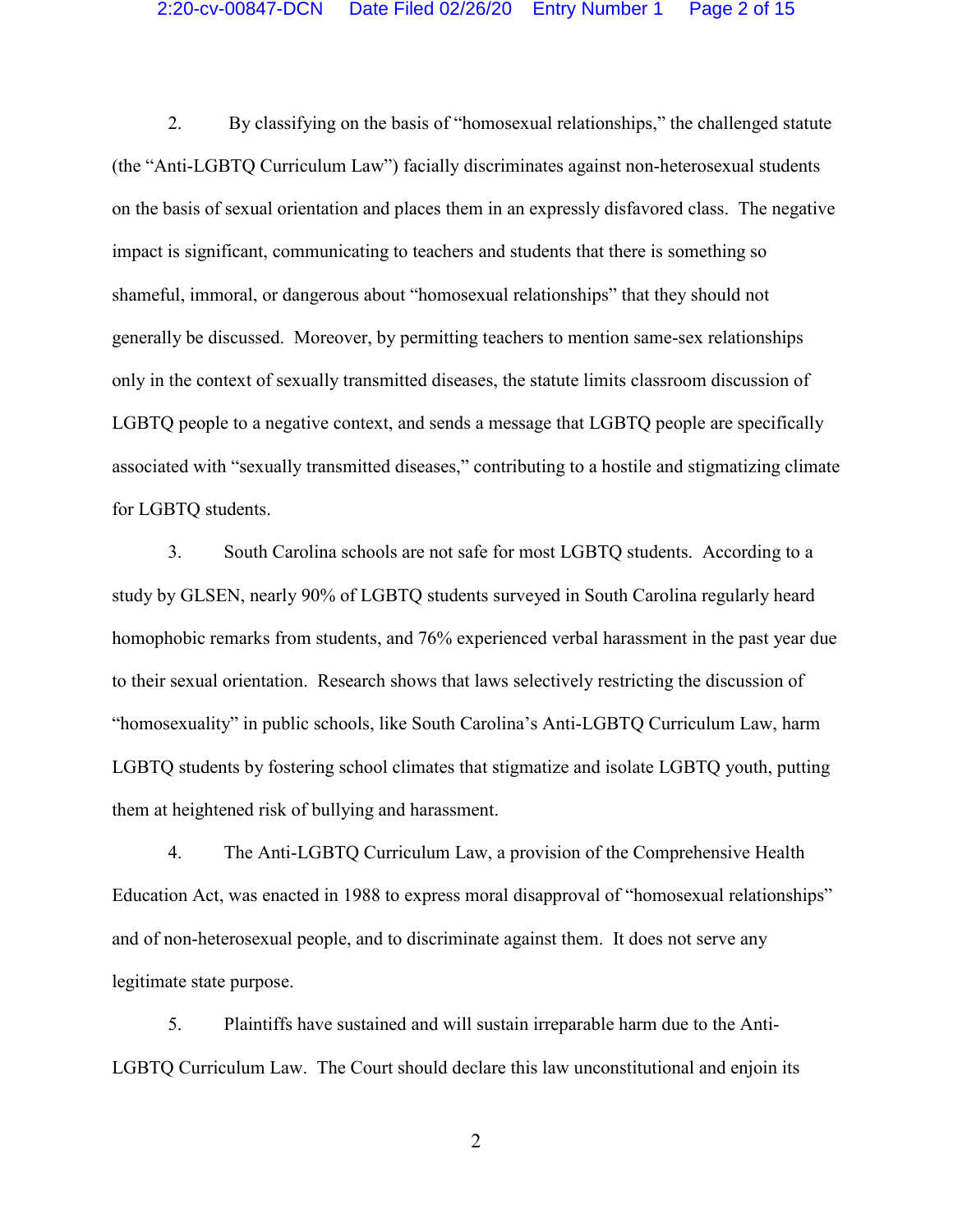enforcement.

# **JURISDICTION AND VENUE**

6. Plaintiffs bring this action under 42 U.S.C. § 1983 to redress the deprivation under color of state law of rights secured by the United States Constitution.

7. This Court has subject-matter jurisdiction under 28 U.S.C. §§ 1331 and 1343. It may issue a declaratory judgment and grant relief under 28 U.S.C. §§ 2201 and 2202.

8. Venue is proper in this District under 28 U.S.C. § 1391(b) because Defendant resides in the District of South Carolina and the events or omissions giving rise to Plaintiffs' claims took place in the District of South Carolina. Venue is proper in the Charleston Division of the District of South Carolina because a substantial part of the events or omissions giving rise to Plaintiffs' claims occurred in Charleston County, South Carolina, and Plaintiff Gender and Sexuality Alliance is an organization in Charleston County.

#### **PARTIES**

9. Plaintiff Gender and Sexuality Alliance (the "GSA"), an unincorporated association, is a student organization for high school students at Charleston County School of the Arts, a public magnet school in the Charleston County School District for grades six through twelve. One of the GSA's goals is to ensure that LGBTQ students are treated fairly and equally in all respects at school. The GSA is open to all high school students at Charleston County School of the Arts, and its membership includes LGBTQ students who have been and will be harmed by the Anti-LGBTQ Curriculum Law.

10. Plaintiff Campaign for Southern Equality is a nonprofit organization whose purpose is to promote full LGBTQ equality across the South and to empower LGBTQ people in the South to achieve equality in their hometown. It is a  $501(c)(3)$  organization based in North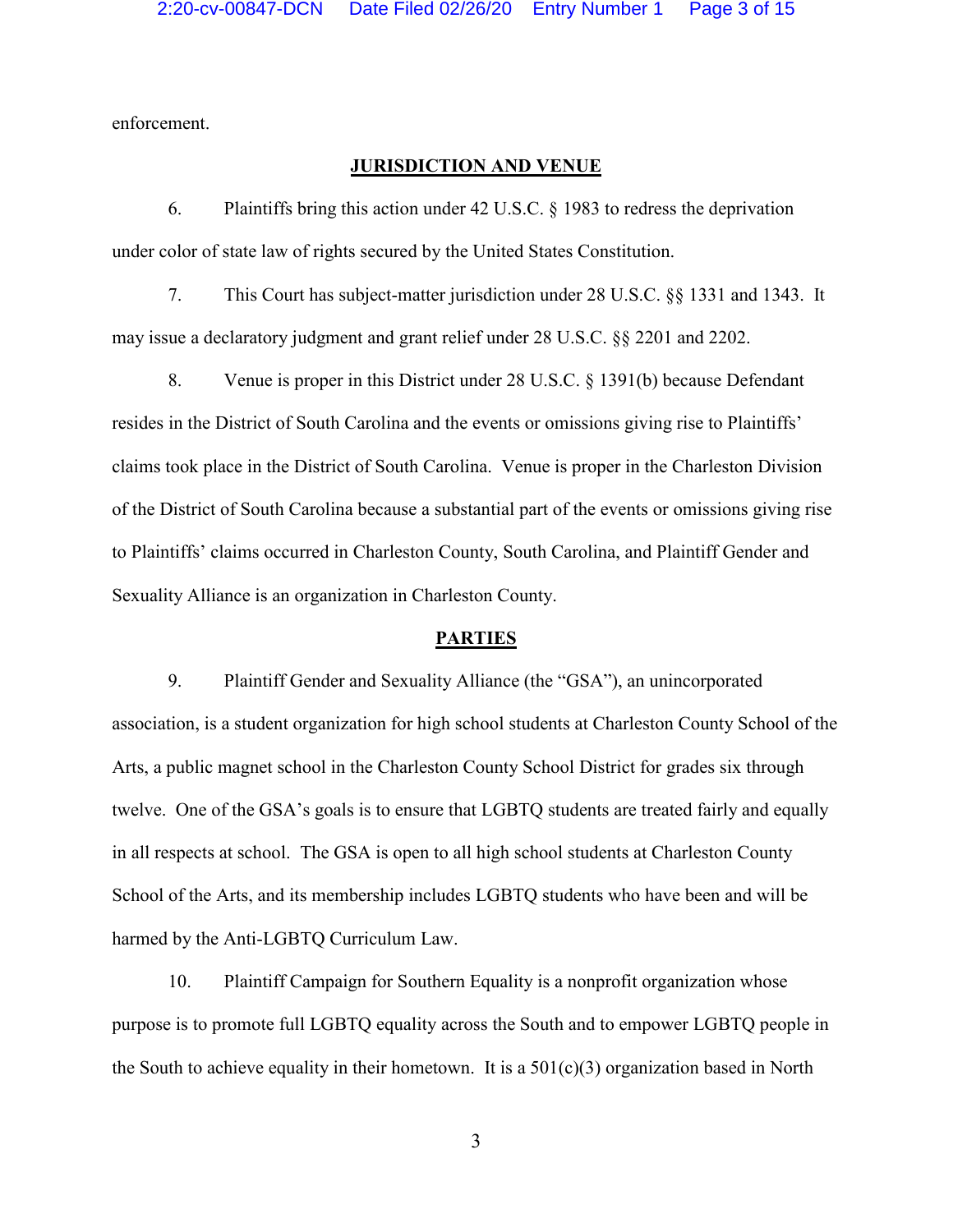Carolina with members throughout the South, including in South Carolina. The membership of Campaign for Southern Equality includes LGBTQ public school students in South Carolina who have been and will be harmed by the Anti-LGBTQ Curriculum Law.

11. Plaintiff South Carolina Equality Coalition, Inc. ("South Carolina Equality Coalition") is a nonprofit organization whose purpose includes advancing the civil and human rights for gay, lesbian, bisexual, and transgender South Carolinians. It is a  $501(c)(4)$ organization with members throughout the State. The membership of South Carolina Equality Coalition includes LGBTQ public school students who have been and will be harmed by the Anti-LGBTQ Curriculum Law.

12. Defendant Molly Spearman is sued in her official capacity as the State Superintendent of Education. The responsibilities of the State Superintendent of Education, an elected official, include exercising supervision over the public school system as the "chief administrative officer of the public education system of the State." S.C. Const. art. XI, § 2. The Superintendent also has authority to "[a]dminister, through the State Department of Education, all policies and procedures adopted by the State Board of Education." S.C. Code  $\S$  59-3-30(6). The State Board of Education ("Board of Education" or "Board") is the policymaking body for public education in South Carolina, and it is responsible for "adopt[ing] policies, rules, and regulations . . . for the government of the free public schools." S.C. Code  $\S$  59-5-60(1). The Board possesses authority to "enforce courses of study," S.C. Code  $\S$  59-5-60(6), including comprehensive health education compliant with state law, S.C. Code  $\S$  59-32-30; S.C. Code Regs.  $43-234(V)(B)(8)$ . The State Department of Education is required to "assure district" compliance" with the statutory requirements for comprehensive health education, S.C. Code § 59-32-60, which includes the Anti-LGBTQ Curriculum Law.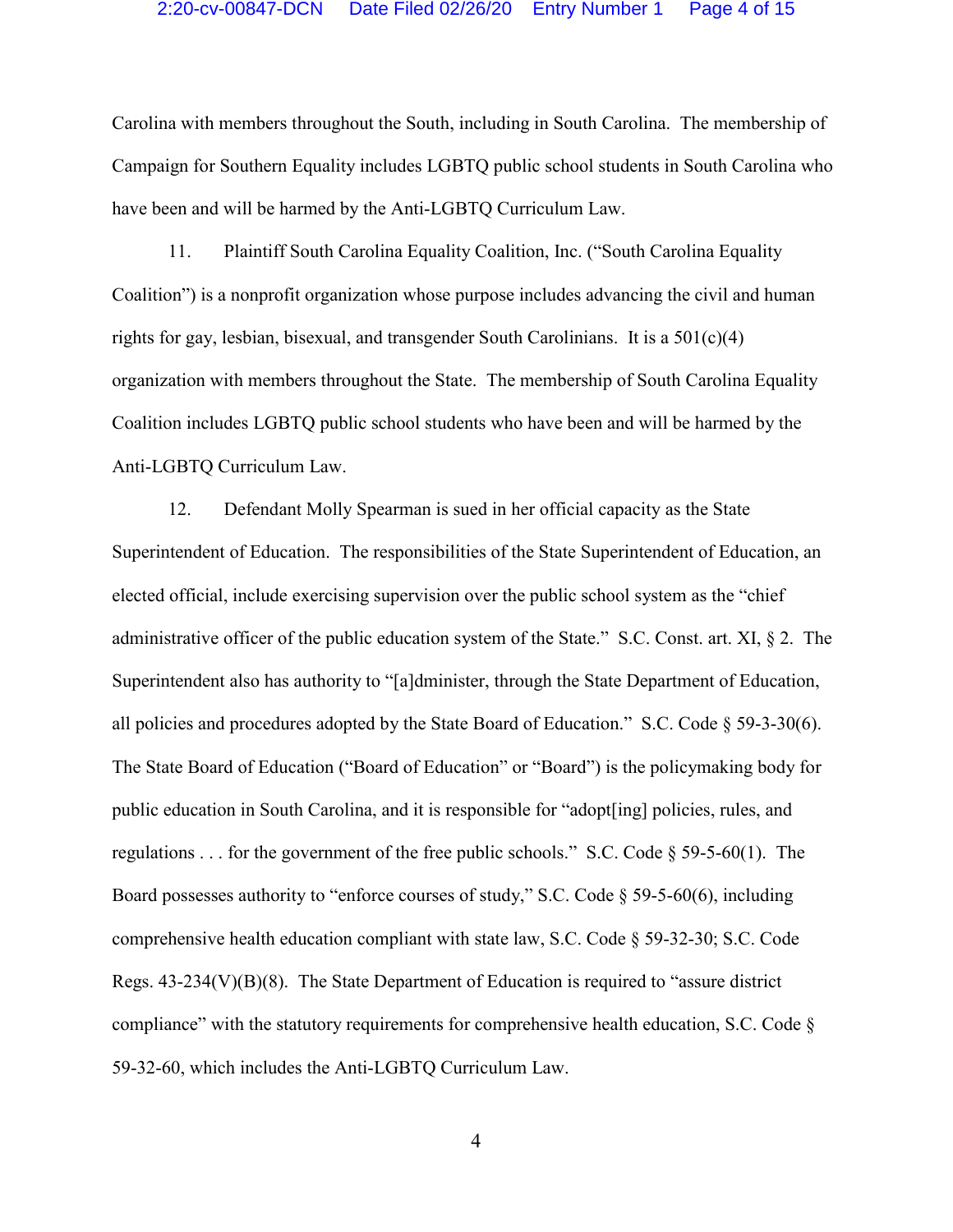#### **FACTUAL BACKGROUND**

## **The Anti-LGBTQ Curriculum Law**

13. In 1988, South Carolina enacted the Comprehensive Health Education Act, codified at S.C. Code §§ 59-32-5 *et seq.* The Act requires local school boards to adopt and implement a program of instruction in comprehensive health education, which includes subjects such as community health, growth and development, personal health, prevention and control of diseases and disorders, safety and accident prevention, and mental and emotional health. *See id.* § 59-32-30. The Act provides for "age-appropriate, sequential instruction," *id.* at § 59-32-10(1), and the program for middle and high school students must also provide what is commonly referred to as sex education, including instruction on "reproductive health" and "sexually transmitted diseases," among other topics. *See id.* at 59-32-30(A)(2) and (3). Instruction under the Act may also include "family life education," which includes instruction to "develop an understanding of the physical, mental, emotional, social, economic and psychological aspects of close personal relationships" and to "support the development of responsible personal values and behavior and aid in establishing a strong family life for themselves in the future and emphasize the responsibilities of marriage," among other topics. *Id.* §§ 59-32-10(3), 59-32-30(A)(2).

14. According to the Act, "comprehensive health education" "is planned and carried out with the purpose of maintaining, reinforcing, or enhancing the health, health-related skills, and health attitudes and practices of children and youth that are conductive to their good health and that promote wellness, health maintenance, and disease prevention." S.C. Code § 59-32- 10(1).

15. The Act contains a discriminatory provision, the Anti-LGBTQ Curriculum Law, which singles out and restricts the discussion of "homosexual relationships" in health education.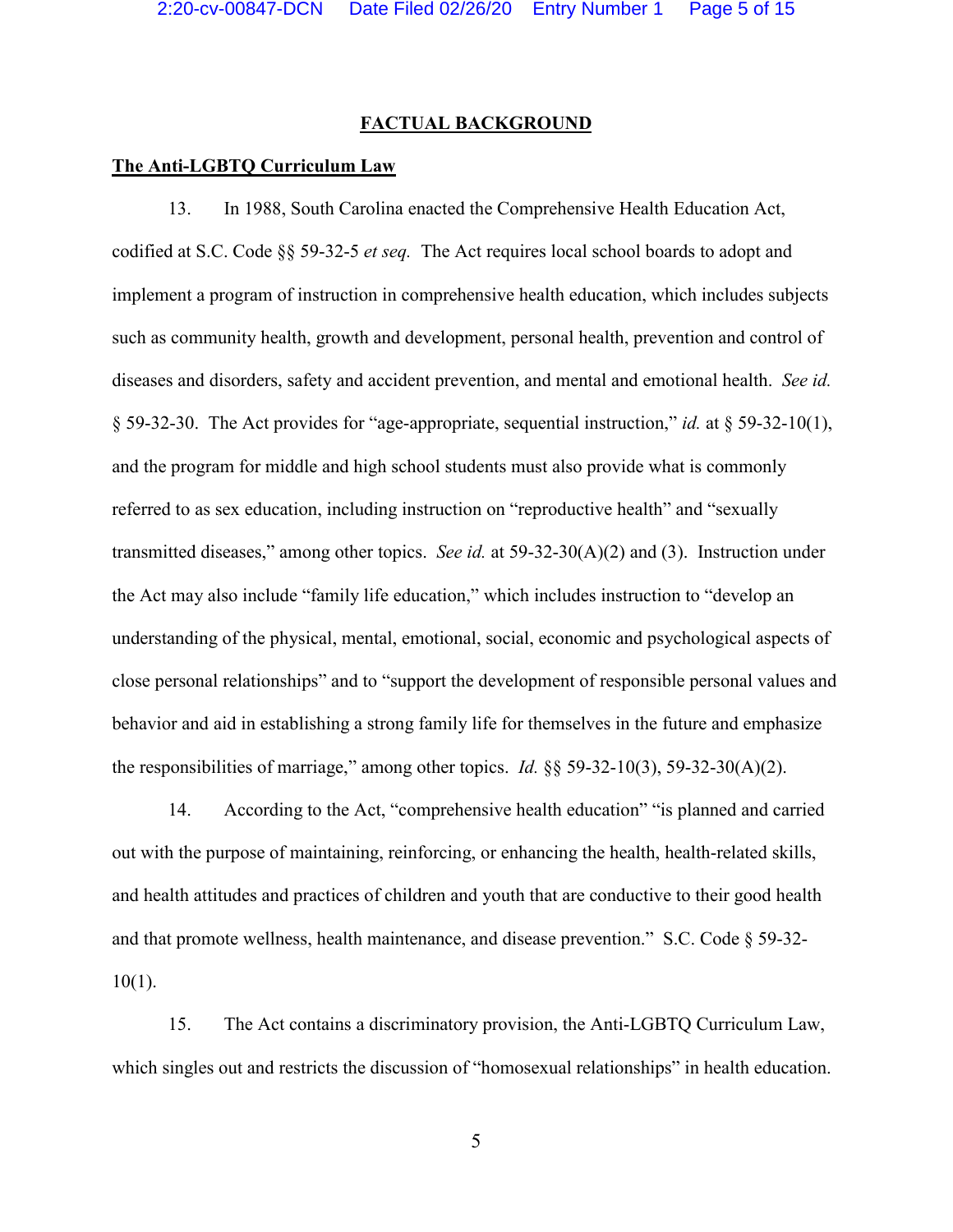## 2:20-cv-00847-DCN Date Filed 02/26/20 Entry Number 1 Page 6 of 15

It provides that a program of instruction under the Comprehensive Health Education Act "may not include a discussion of alternate sexual lifestyles from heterosexual relationships including, but not limited to, homosexual relationships except in the context of instruction concerning sexually transmitted diseases." S.C. Code § 59-32-30(A).

16. The Act further provides that "[a]ny teacher violating the provisions of this chapter or who refuses to comply with the curriculum prescribed by the school board as provided by this chapter is subject to dismissal." S.C. Code § 59-32-80.

#### **The Anti-LGBTQ Curriculum Law Harms LGBTQ Students**

17. The Anti-LGBTQ Curriculum Law harms LGBTQ students. It stigmatizes them by creating a state-sanctioned climate of discrimination in schools and denies LGBTQ students health education opportunities equal to those of their heterosexual peers. Students who are not LGBTQ are not singled out for stigma or denied health education opportunities.

18. The Anti-LGBTQ Curriculum Law communicates to teachers and students that there is something so shameful, immoral, or dangerous about "homosexual relationships" that discussion of LGBTQ people or same-sex relationships must be explicitly restricted. The enforcement of the statute demeans LGBTQ students by conveying a message that they are of less value than heterosexual students. By enshrining into state law that LGBTQ people may not be discussed on an equal basis as heterosexual people, the system of public education instructs all students that LGBTQ people are a dangerous, immoral class of people from whom other students must be shielded. Stigma is associated with lower self-esteem and greater risk-taking behaviors, and it can have devastating and enduring impacts on LGBTQ youth, who face dramatically higher risks for suicide, suicidal ideation, and depression compared to their heterosexual peers. Data from the U.S. Centers for Disease Control indicate that nationally, 29%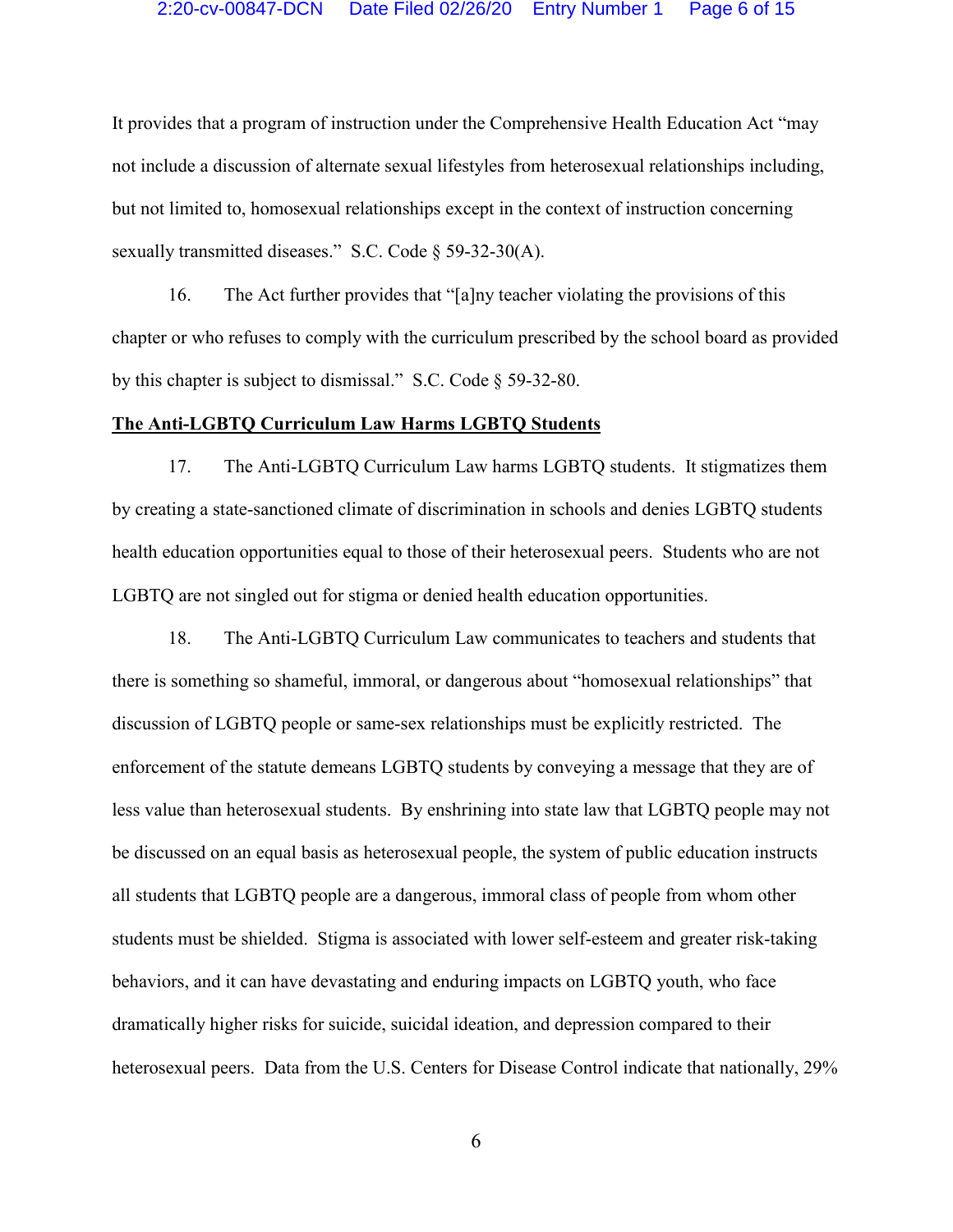of LBG youth had attempted suicide at least once *in the prior year*, compared to 6% of heterosexual youth.

19. The Anti-LGBTQ Curriculum Law fosters inaccurate stereotypes by restricting what schools can discuss about LGBTQ people, without imposing any comparable restriction of discussion about heterosexual people. It prevents LGBTQ students from having equal educational opportunities and exacerbates the heightened risks LGBTQ students already face with regard to their health and safety.

20. By carving out an exception that applies only in the context of discussions "concerning sexually transmitted diseases," S.C. Code § 59-32-30(A)(5), the Anti-LGBTQ Curriculum Law stigmatizes LGBTQ people by suggesting that "homosexual relationships" are associated with "sexually transmitted diseases," and that this is the only information worth learning about them. Prohibiting teachers from discussing LGBTQ people in other contexts of health education undermines their ability to correct negative stereotypes.

21. The Anti-LGBTQ Curriculum Law also fosters a school climate that stigmatizes and isolates LGBTQ youth, putting them at heightened risk of bullying and harassment. LGBTQ students in states with laws like South Carolina's Anti-LGBTQ Curriculum Law are more likely to report a hostile school climate.

22. Recent data from GLSEN demonstrate that South Carolina schools are not safe for most LGBTQ students. Nearly 90% of LGBTQ middle and high school students surveyed regularly heard homophobic remarks such as "fag" or "dyke" from students. In reporting on their experiences *in the past year*, 76% of LGBTQ students surveyed in South Carolina experienced verbal harassment, 34% experienced physical harassment, and 14% were physically assaulted due to their sexual orientation.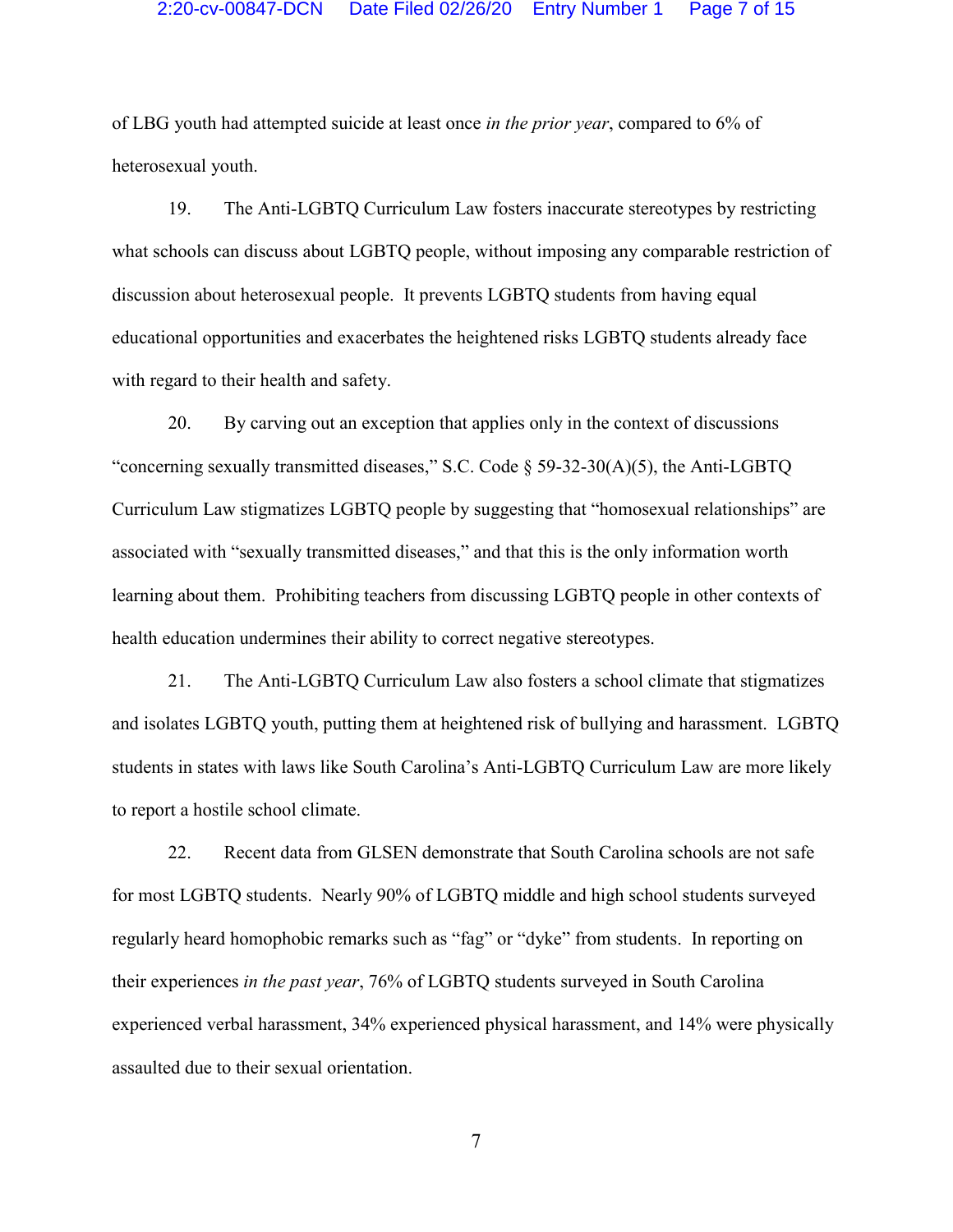## 2:20-cv-00847-DCN Date Filed 02/26/20 Entry Number 1 Page 8 of 15

23. LGBTQ students who lack support and face harassment and discrimination at school experience increased isolation, depression, and risk of suicide and are more likely than their peers to miss school, often in an effort to avoid abuse. These negative experiences can have serious long-term negative impacts on these students' health, education, and well-being.

24. By contrast, LGBTQ students who attend schools allowing equal discussion about their identities on par with the recognition and discussion of heterosexual identities are safer and healthier. LGBTQ-inclusive curricula are associated with higher reports of safety, and lower levels of bullying in schools.

25. A positive school climate has been associated with decreased depression, suicidal feelings, substance use, and unexcused school absences among LGBTQ students. LGBTQ students in a positive school climate also perform better academically and feel a greater sense of belonging in their school community.

26. Through the Anti-LGBTQ Curriculum Law, and the State Superintendent of Education's enforcement of it, Defendant discriminates against LGBTQ students and violates their well-established legal obligations to provide equal educational opportunities to all students, including students who are LGBTQ.

27. In a February 18, 2020 opinion, the South Carolina Attorney General's Office stated that "a court likely would conclude that  $\S 59-32-30(A)(5)$  violates the Equal Protection Clause." The opinion noted that "a court is likely to adopt the analysis that Section 59-32- 30(A)(5) overtly discriminates on the basis of sexual orientation" and "would likely determine that such discrimination does not serve a legitimate state interest."

#### **Plaintiff GSA**

28. The GSA is a student organization for high school students at Charleston County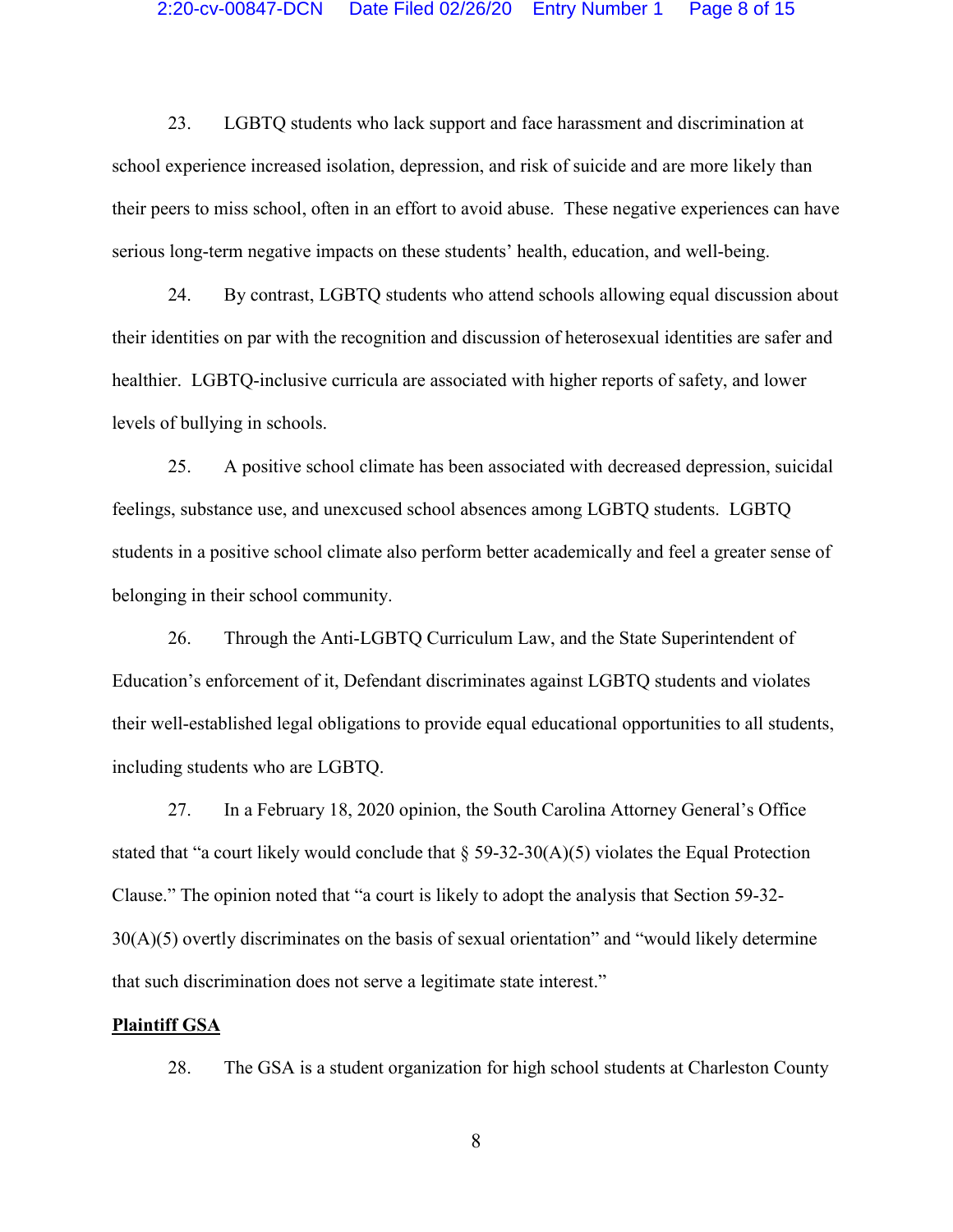#### 2:20-cv-00847-DCN Date Filed 02/26/20 Entry Number 1 Page 9 of 15

School of the Arts. The GSA and its activities are led by students, and the organization meets weekly on school grounds. The GSA's goals include providing support to LGBTQ and allied students, building community, educating the GSA members and the broader school community, and ensuring the equal treatment of LGBTQ students at school. The Anti-LGBTQ Curriculum Law inflicts serious and ongoing harm against the GSA's members.

29. E.B., a fifteen-year-old tenth grader, is the GSA's president. E.B. identifies as "queer" and non-binary and uses the pronouns "they" and "them." E.B. considers their school – including the teachers and administration – to be generally supportive of LGBTQ students. But the school and district have no authority to adopt health education curriculum that would violate the State's Anti-LGBTQ Curriculum Law. The Charleston County School District's Policy Manual cites the Comprehensive Health Education Act and forbids the superintendent from permitting an educational program that fails to "[p]rovide comprehensive health education for all grades which complies with state . . . law."

30. The GSA brings this action on behalf of its members. Many GSA members had a sex education class as part of their middle school health instruction, which was subject to the Anti-LGBTQ Curriculum Law. When E.B. was in eighth grade, one of their classmates asked a question about a same-sex relationship during the sex education class, and the instructor responded, "we can't really talk about that." When this happened, E.B. and their classmate, who is also a current member of the high school GSA, felt embarrassed and ashamed. Some GSA members have completed their required high school health education curriculum and have been further harmed by the Anti-LGBTQ Curriculum Law. Some LGBTQ members of the GSA have not yet completed the high school health education curriculum and will face further stigma and be denied equal opportunities because of the Law.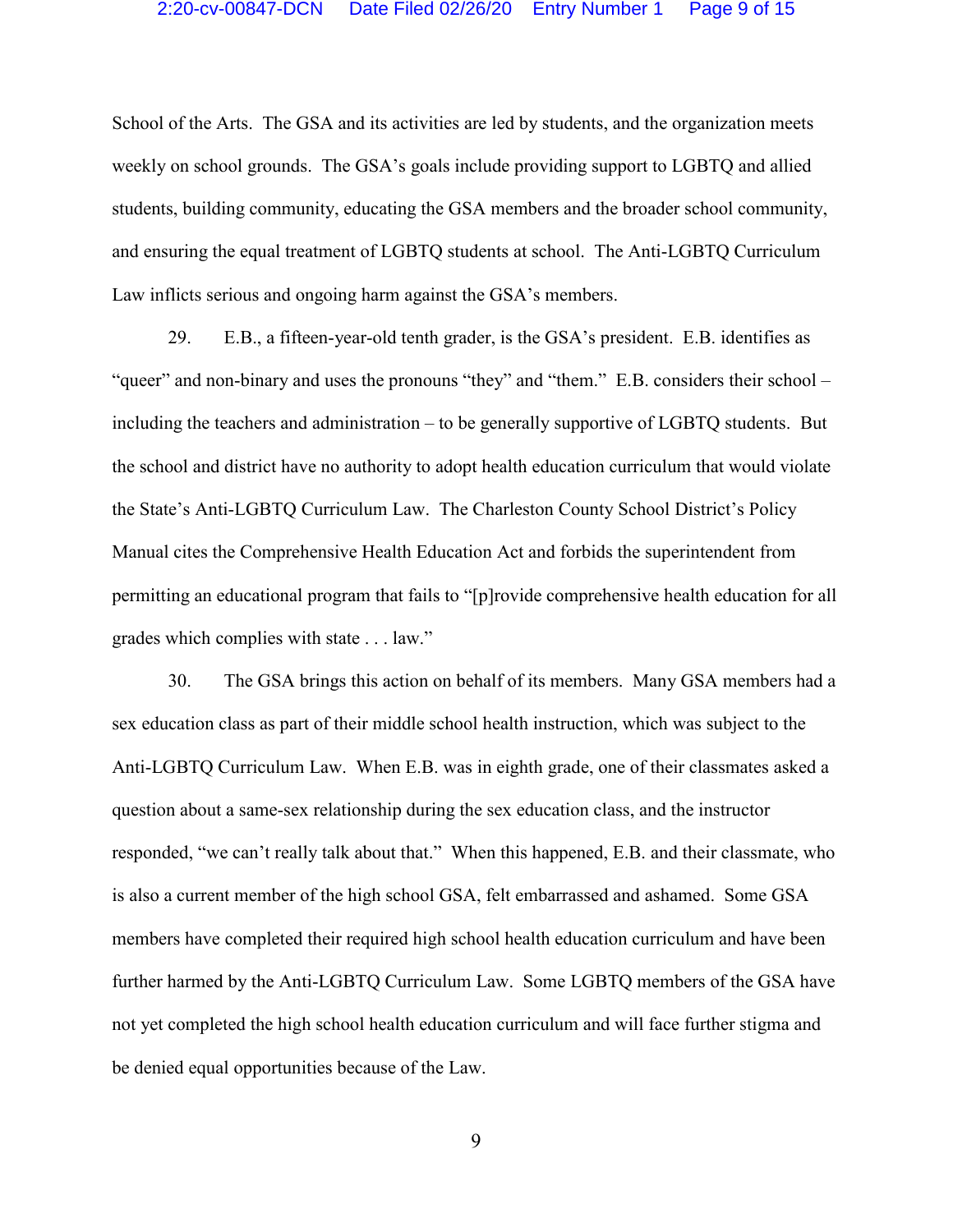## **Plaintiffs Campaign for Southern Equality and South Carolina Equality Coalition**

31. Campaign for Southern Equality is a nonprofit organization that provides advocacy and support to achieve legal and lived equality for LGBTQ people throughout the South and to empower LGBTQ people in the South to achieve equality in their hometown. One of its programs is the Supportive Schools Program, which provides training and policy guidance to assist schools in becoming more inclusive and welcoming for LGBTQ students. Campaign for Southern Equality has members throughout the South, including in South Carolina. It brings this action on behalf of its members, who are experiencing serious and ongoing harm from the Anti-LGBTQ Curriculum Law.

32. South Carolina Equality Coalition is a statewide nonprofit organization whose purpose includes advancing civil and human rights for gay, lesbian, bisexual, and transgender South Carolinians. South Carolina Equality Coalition has members throughout the State. It brings this action on behalf of its members, who are experiencing serious and ongoing harm from the Anti-LGBTQ Curriculum Law.

33. John Doe is member of Campaign for Southern Equality and South Carolina Equality Coalition. He is a twelve-year-old student in seventh grade at a public middle school in the Greenville County School District in Greenville, South Carolina.<sup>[2](#page-9-0)</sup> John identifies as gay and is perceived as gay by other students. John and his family are very involved in their community. John's mother is also a member of Campaign for Southern Equality and South Carolina Equality Coalition.

34. In elementary school, John experienced bullying based on his perceived sexual orientation. For example, in fourth grade, a classmate called John a "redneck faggot."

<span id="page-9-0"></span> $2^2$  To protect his privacy, John is referred to with a pseudonym rather than his initials.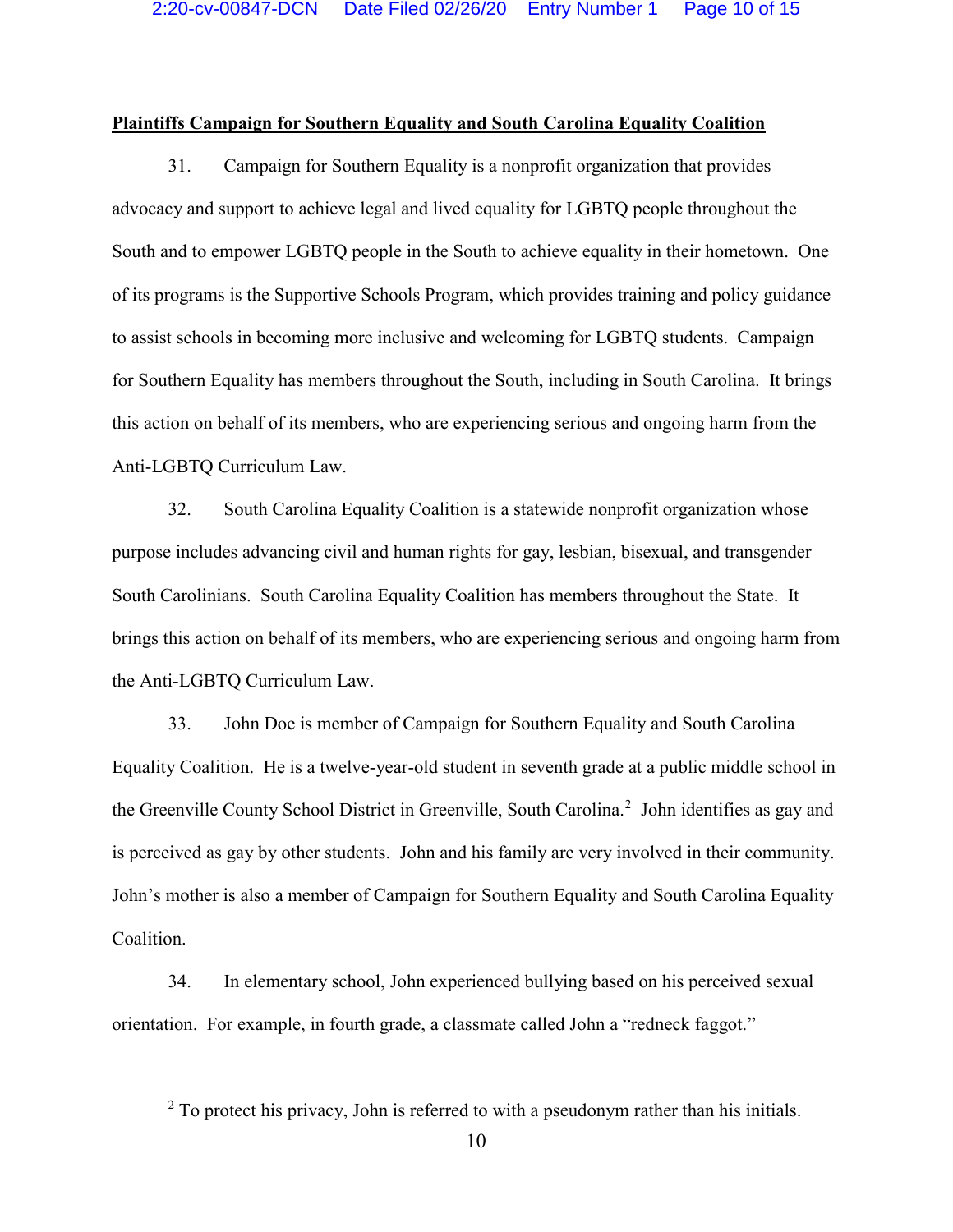35. When John entered middle school in sixth grade, he experienced further bullying based on his perceived sexual orientation. Classmates frequently called John a "faggot," and John was hit by other students. On one occasion, a classmate threw a Clorox wipe at John, told him that he was diseased and that the stairway to hell was "rainbow-colored," and then kicked John in the chest.

36. John first learned about the Anti-LGBTQ Curriculum Law when he took a required middle school health program in sixth grade that included sex education consistent with the Anti-LGBTQ Curriculum Law. The program was taught as part of John's gym class. At the start of the class, John's teacher told the students that the class would not be talking about gay people. The teacher then played an educational video about personal space that portrayed a man encroaching on another man's personal space. A student reacted to this video with an expression of disgust, saying "eww, gay." The teacher did not object or otherwise respond to that student's comment.

37. John experienced bullying and harassment during the sex education class. John's classmates called him a "faggot" during class, in front of the teacher. A student shouted, "you have no penis" and stated that John should "sit with the girls" for sex education, which was segregated by gender.

38. When John's mother emailed John's teacher to express her concerns about the harassment that John had endured, the teacher explained in his reply that "unfortunately it does happen and I can not [sic] control what students say or do."

39. John believes that the Anti-LGBTQ Curriculum Law contributed to the bullying and harassment he experienced during his sex education class and the teacher's failure to address it.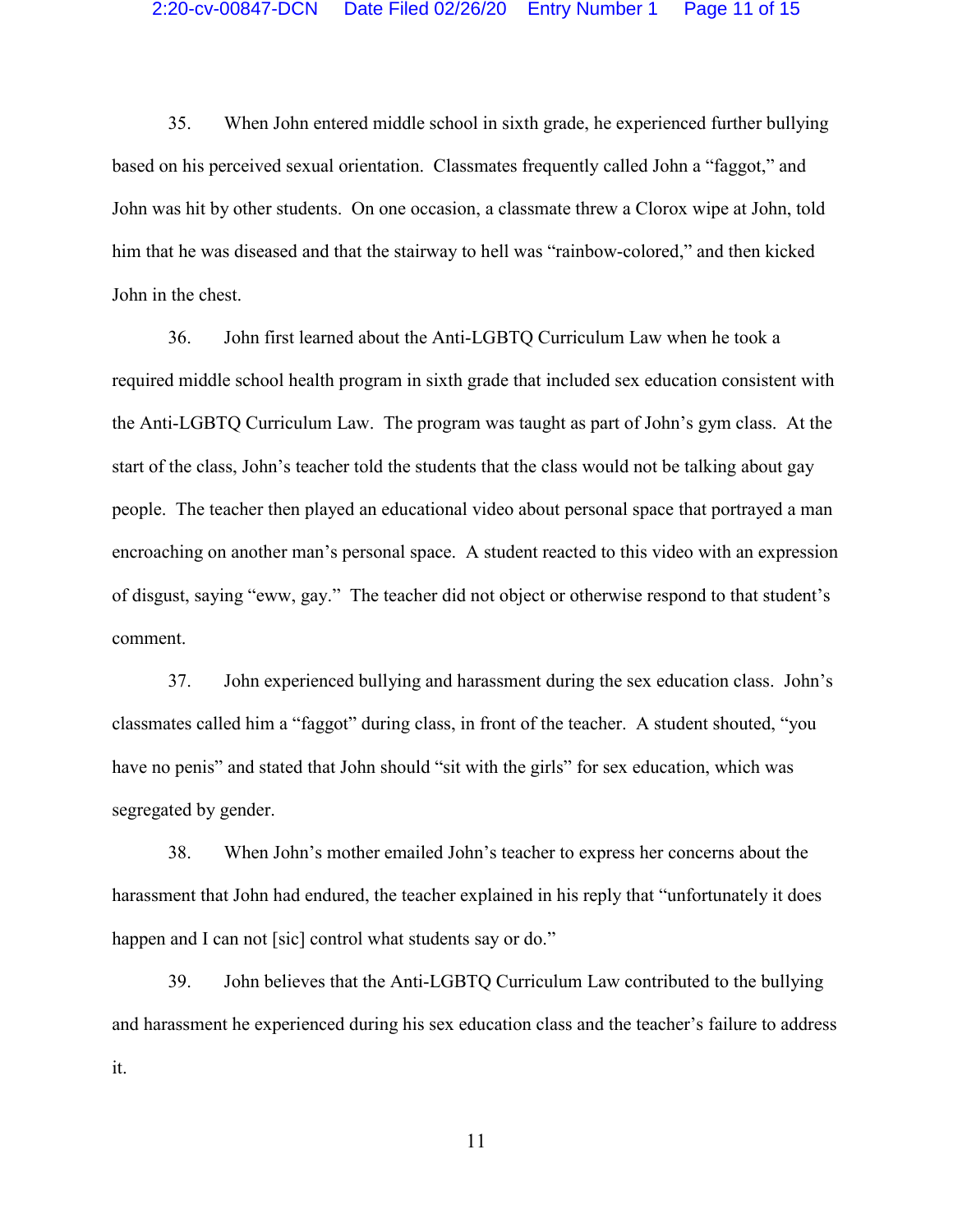40. As with all other school districts in South Carolina, Greenville County School District lacks authority to adopt curriculum that would violate the Anti-LGBTQ Curriculum Law. The Greenville School Board's official Sexuality Education policy states that its "comprehensive plan of instruction shall . . . comply with the South Carolina Comprehensive Health Education legislation" and that "Greenville County Schools will comply with all provisions of the South Carolina Comprehensive Health Education Act."

41. John will attend a public high school in the Greenville School District, and he will again take health education in high school. Because that curriculum will be subject to the Anti-LGBTQ Curriculum Law, John will face further unequal treatment and stigma, and he will again be denied equal education opportunities based on his sexual orientation.

### **CLAIM FOR RELIEF**

# **U.S. Constitution Amendment XIV, 42 U.S.C. § 1983 Denial of Equal Protection on the Basis of Sexual Orientation**

42. Plaintiffs incorporate by reference and reallege the allegations in paragraphs 1 to 41 as though fully set forth here.

43. Plaintiffs state this claim against Defendant in her official capacity for purposes of seeking declaratory and injunctive relief. At all relevant times, Defendant has acted and continues to act under color of state law.

44. The Fourteenth Amendment provides that "[n]o state shall . . . deny to any person within its jurisdiction the equal protection of the laws."

45. S.C. Code § 59-32-30(A) violates the Equal Protection Clause of the Fourteenth Amendment of the United States Constitution by discriminating against non-heterosexual students, both facially and as applied.

46. Pursuant to her statutory and regulatory authority and obligations, Defendant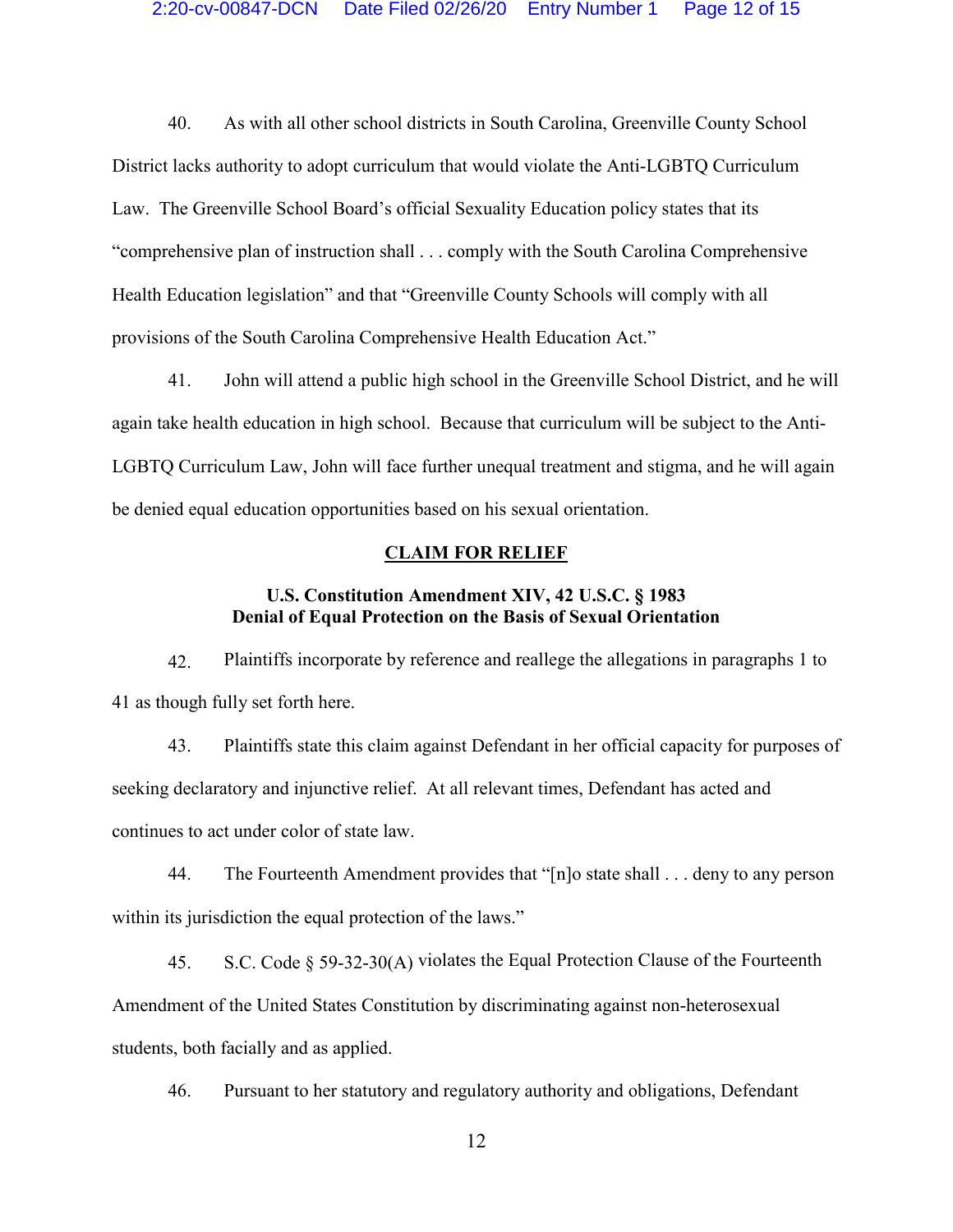enforces the Anti-LGBTQ Curriculum Law.

47. Plaintiffs' members, who include LGBTQ public school students in South Carolina, have been irreparably harmed by the Anti-LGBTQ Curriculum Law, and will face further irreparable harm if the Anti-LGTQ Curriculum Law is not enjoined.

48. The Anti-LGBTQ Curriculum Law singles out non-heterosexual students for differential and adverse treatment on the basis of their sexual orientation. The law allows discussion of "homosexual relationships" only in the context of instruction concerning sexually transmitted diseases without imposing any similar restriction on discussion of heterosexuality or heterosexual people. The Law stigmatizes LGBTQ students, encourages their teachers and classmates to view them as inferior, harms their long-term health and well-being, and denies them equal educational opportunities on the basis of their sexual orientation.

49. The Anti-LGBTQ Curriculum Law has contributed to the creation of an anti-LGBTQ climate in many South Carolina public schools. It fosters a culture of silence and nonacceptance of LGBTQ students and discourages school officials from complying with their obligations to treat all students equally, without regard to sexual orientation.

50. The Anti-LGBTQ Curriculum Law does not serve any legitimate purpose, pedagogical or otherwise, and is instead rooted in animus toward and moral disapproval of LGBTQ people.

51. The Anti-LGBTQ Curriculum Law cannot withstand any level of constitutional scrutiny. Although the Anti-LGBTQ Curriculum Law fails even rational basis review, it requires heightened scrutiny. First, discrimination based on sexual orientation is a form of discrimination based on sex, which requires at least intermediate scrutiny. Second, government discrimination based on sexual orientation bears all the indicia of a classification requiring heightened scrutiny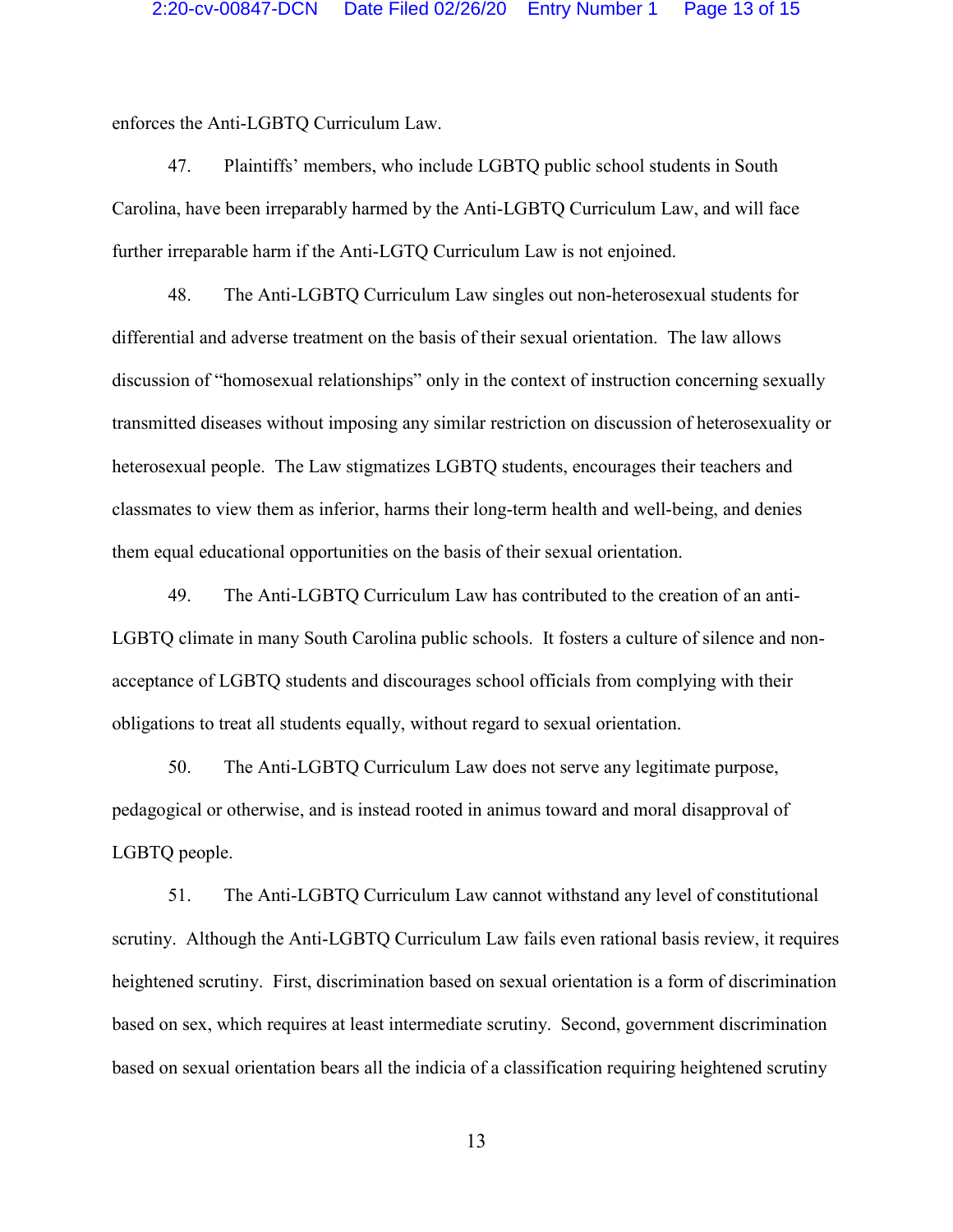on its own terms. LGBTQ people are a politically vulnerable minority who have suffered a long history of discrimination based on their sexual orientation, which is a characteristic that is resistant to voluntary change, is fundamental to identity, and has no bearing on one's ability to contribute to society.

# **PRAYER FOR RELIEF**

WHEREFORE, Plaintiffs respectfully request that this Court enter judgment as follows:

A. Declaring that S.C. Code § 59-32-30(A) violates the Equal Protection Clause of the Fourteenth Amendment to the United States Constitution;

B. Permanently enjoining Defendant and her agents, officers, employees, successors, and all persons acting in concert with each or any of them from enforcing S.C. Code § 59-32-  $30(A);$ 

C. Awarding Plaintiffs the costs incurred in pursuing this action, including reasonable attorneys' fees under 42 U.S.C. § 1988 and other applicable laws; and

D. Granting such other and further relief as the Court deems just and proper.